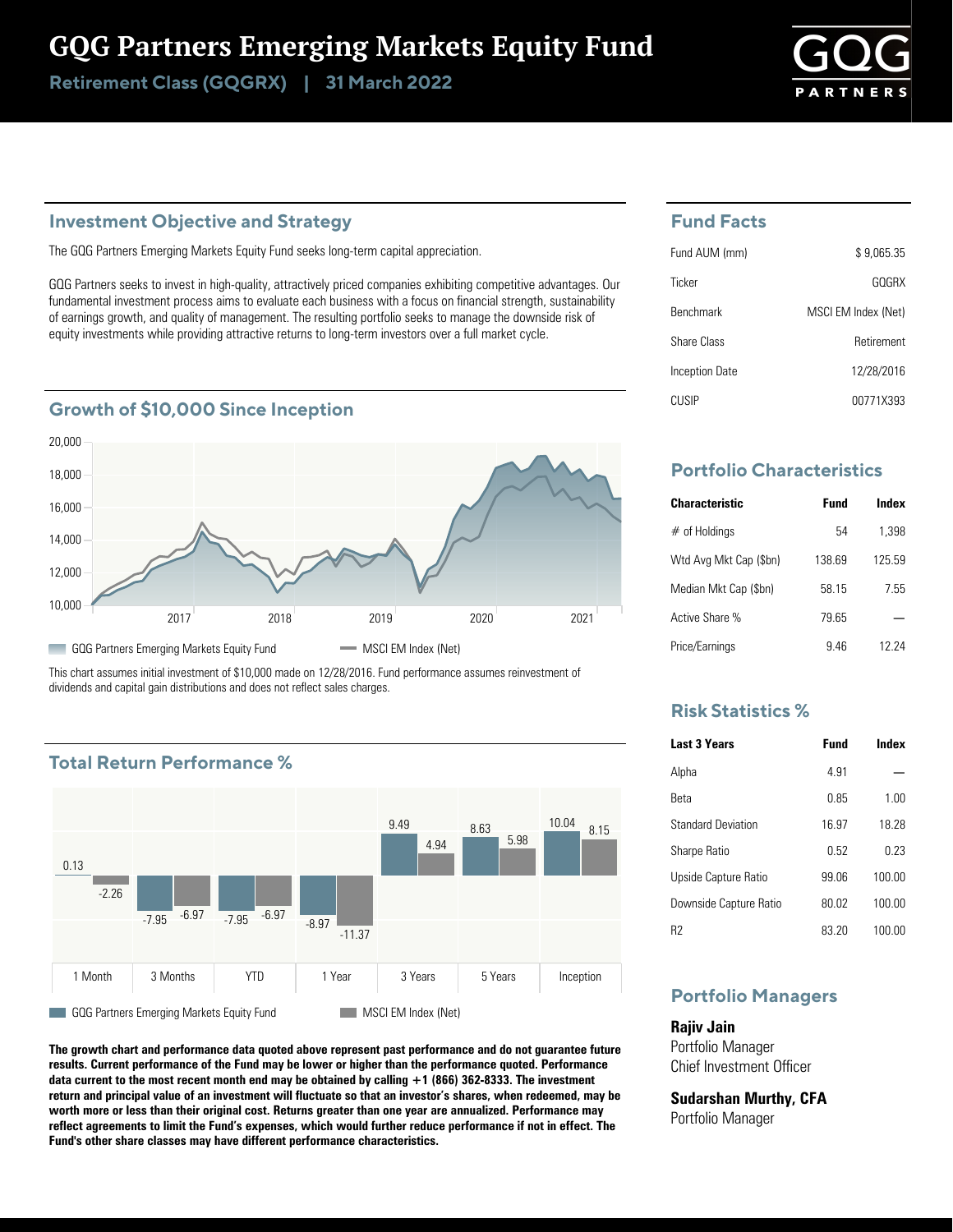# GQG Partners Emerging Markets Equity Fund

Retirement Class (GQGRX) | 31 March 2022



## **Top 10 Holdings** (% total portfolio)

| Holding                                   | Fund |
|-------------------------------------------|------|
| Petroleo Brasileiro SA Petrobras          | 71   |
| Taiwan Semiconductor Manufacturing Co Ltd | 60   |
| Infosys Ltd                               | 5.4  |
| Vale SA                                   | 45   |
| Housing Development Finance Corp Ltd      | 39   |
| Reliance Industries Ltd                   | 37   |
| Exxon Mobil Corp                          | 3.6  |
| China Merchants Bank Co Ltd               | 3.6  |
| <b>ITC</b> Ltd                            | 32   |
| Heineken NV                               | 3.1  |
|                                           |      |

#### **Sectors** (% portfolio equity)

| <b>Sector</b>                 | <b>Fund</b> | Index | Under/Over |
|-------------------------------|-------------|-------|------------|
| <b>Communication Services</b> | 2.0         | 10.1  |            |
| <b>Consumer Discretionary</b> |             | 12.3  |            |
| <b>Consumer Staples</b>       | 14.1        | 5.8   |            |
| Energy                        | 24.7        | 4.8   |            |
| Financials                    | 25.3        | 22.1  |            |
| Healthcare                    | 2.3         | 3.9   |            |
| Industrials                   |             | 5.4   |            |
| Information Technology        | 14.1        | 21.6  |            |
| <b>Materials</b>              | 15.4        | 9.4   |            |
| <b>Real Estate</b>            |             | 2.1   |            |
| <b>Utilities</b>              | 2.1         | 2.6   |            |

#### **Portfolio Holdings**

Portfolio holdings are subject to change without notice. Cash and cash equivalents represented 3.37% of the total portfolio.

Top ten holdings identified and described do not represent all securities purchased, sold, or recommended for inclusion in the Fund and no assumption should be made that such securities or future recommendations were or will be profitable in the future.

Country allocations reflect the country of risk of the securities in the portfolio as assigned by Morningstar, though GQG's portfolios are constructed based upon GQG's assessment of each issuer's country of risk exposure, which may not be the same as Morningstar's country assignment.

#### **Fund Expense %**

| <b>Net Expense Ratio*</b>  | 0.98 | *GQG Partners is contractually |
|----------------------------|------|--------------------------------|
| <b>Gross Expense Ratio</b> | 0.98 | waiving fees until 11/30/2022. |

### **Morningstar Ratings**

| Period  | $\#$ of Stars $\#$ of Funds |     |
|---------|-----------------------------|-----|
| Overall | *****                       | 730 |
| 3 Year  | *****                       | 730 |
| 5 Year  | *****                       | 625 |
| 10 Year |                             | 352 |

As of 3/31/2022. Ratings based on riskadjusted returns for funds in the category US Fund Diversified Emerging Mkts. The information contained herein: (1) is proprietary to Morningstar and/or its content providers; (2) may not be copied or distributed; and (3) is not warranted to be accurate, complete, or timely. Neither Morningstar nor its content providers are responsible for any damages or losses arising from any use of this information. Past performance is no guarantee of future results.

# **Fund Sector Over Time** (% portfolio equity)



# **Top 10 Countries** (% portfolio equity)

| <b>Fund</b> |           |      | <b>Index</b> |              |      |
|-------------|-----------|------|--------------|--------------|------|
|             |           | %    |              |              | $\%$ |
|             | India     | 26.9 |              | China        | 29.7 |
|             | Brazil    | 16.7 |              | Taiwan       | 16.1 |
|             | China     | 14.2 |              | India        | 13.1 |
|             | US        | 7.4  |              | S Korea      | 12.6 |
|             | UK        | 6.7  |              | <b>Other</b> | 7.6  |
|             | Taiwan    | 6.2  |              | Brazil       | 5.8  |
|             | S Korea   | 3.8  |              | S Africa     | 4.0  |
|             | NethrInds | 3.2  |              | Mexico       | 2.3  |
|             | France    | 3.1  |              | Thailand     | 1.9  |
|             | Indonesia | 2.2  |              | Indonesia    | 1.7  |
|             | Remaining | 9.6  |              | Remaining    | 5.3  |